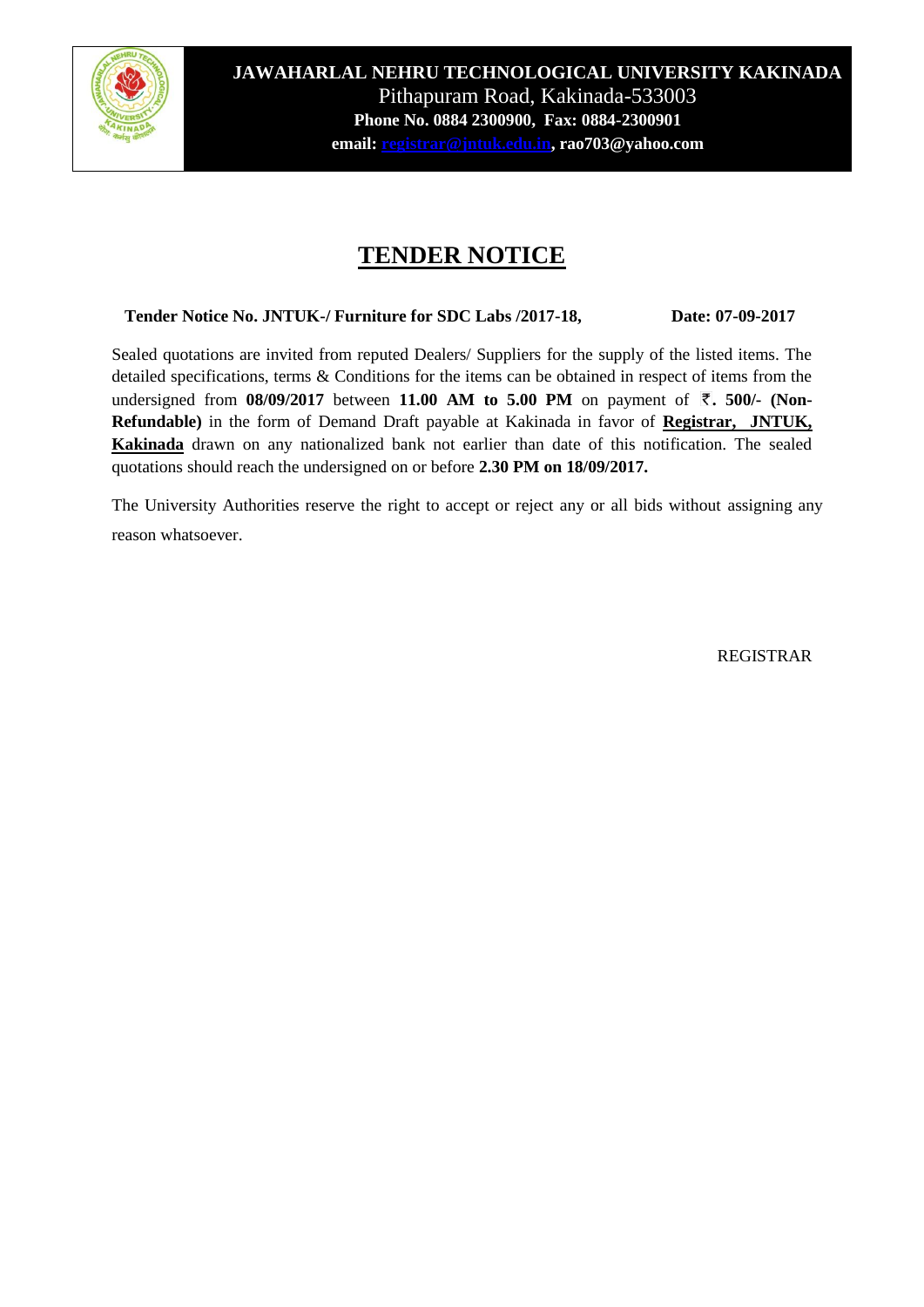

**JAWAHARLAL NEHRU TECHNOLOGICAL UNIVERSITY KAKINADA** Pithapuram Road, Kakinada-533003 **Phone No. 0884 2300900, Fax: 0884-2300901 email[: registrar@jntuk.edu.in,](mailto:registrar@jntuk.edu.in) rao703@yahoo.com**

**Tender Notice No. JNTUK-/ Furniture for SDC Labs /2017-18, Date: 07-09-2017**

## **TENDER SCHEDULE**

#### **GENERAL CONDITIONS:**

- 1. Please quote your lowest rates for each item described. The quotation should reach this office **on or before 18/09/2017 by 14:30 hrs.** Sealed covers should be submitted for the items super scribing as **"Tender No.", "Date of opening:",** Separate sealed cover should be submitted for each item. The sealed covers should be sent by the Registered Post or to be dropped in the sealed box provided in the office of the Principal. The tender will be **opened on 18/09/2017 at 15:00 hrs.** by the undersigned/his nominee in the presence of the committee members and available bidders or their representatives.
- 2. **E.M.D:** The tender documents should be submitted along with earnest money deposit **Rs.10,000/-** in the form of Demand Draft in favor of **"The Registrar, JNTUK, Kakinada".** The Demand Draft pertaining to E.M.D. of unsuccessful party will be returned.
- 3. **PRICES:** The price should be F.O.R. destination inclusive of taxes, packing & forwarding charges, freight, delivery and installation charges. Items on rate contract, if any together with the terms and conditions may please be furnished.
- 4. **PAYMENT:** 100% payment will be made within a reasonable time only after the receipt of all items in good condition and installation as per given specifications and after testing for satisfactory working and on receipt of the company's invoice with all Supporting vouchers such as copy of GST Registration certificate etc. **No advance will be paid in any case either in part or in full.**
- 5. **ACCEPTANCE:** It is not binding on the university/ institution to accept the lowest of the tenders. The university/ institution reserves the right to place orders for individual items with different bidders.
- 6. **SPECIFICATIONS:** Detailed specifications along with the description and make should be mentioned in the bid.
- 7. **Warranty/Guaranty:** Warranty/Guaranty period should be mentioned by the bidder.
- 8. **DELIVERY:** The period of delivery and completion of work at destination from date of placing orders is **FOUR WEEKS**.
- 9. **VALIDITY:** The quotations should be valid for at least 90 days.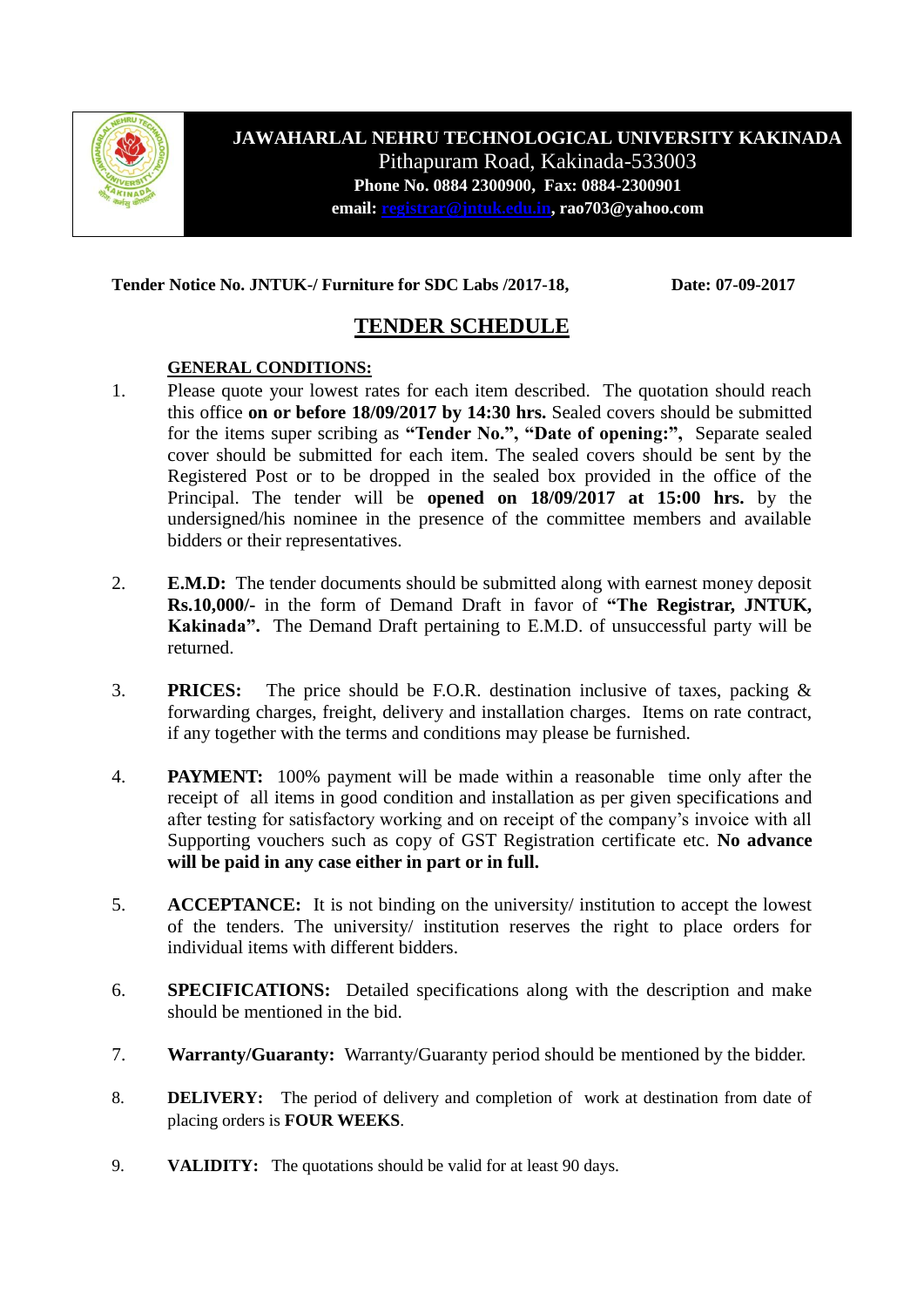- 10. The Institution reserves the right to cancel the tender without assigning any reason.
- 11. Those that purchased tender schedule officially by paying **Rs. 500/-** in the form of Demand Draft drawn in favor of Principal, JNTUK, University College of Engineering, payable at Kakinada are only eligible to participate in the tender. Those who have downloaded the tender schedule from the JNTUK website [\(www.jntuk.edu.in\)](http://www.jntuk.edu.in/) should submit a separate DD for **Rs.500/-** along with the quotation.
- 12. This Institution being Government educational institution is exempted from payment of Central/State Excise Duty.
- 13. Since the college is Government institution whatever conditions are applicable to any Government institute shall be applicable even if not specified.
- 14. Any tender that is received after due date will not be accepted. The college is not responsible for any postal delay.
- 15. List of Major Customers should be provided.

#### **REGISTRAR**

Encl: Items with Description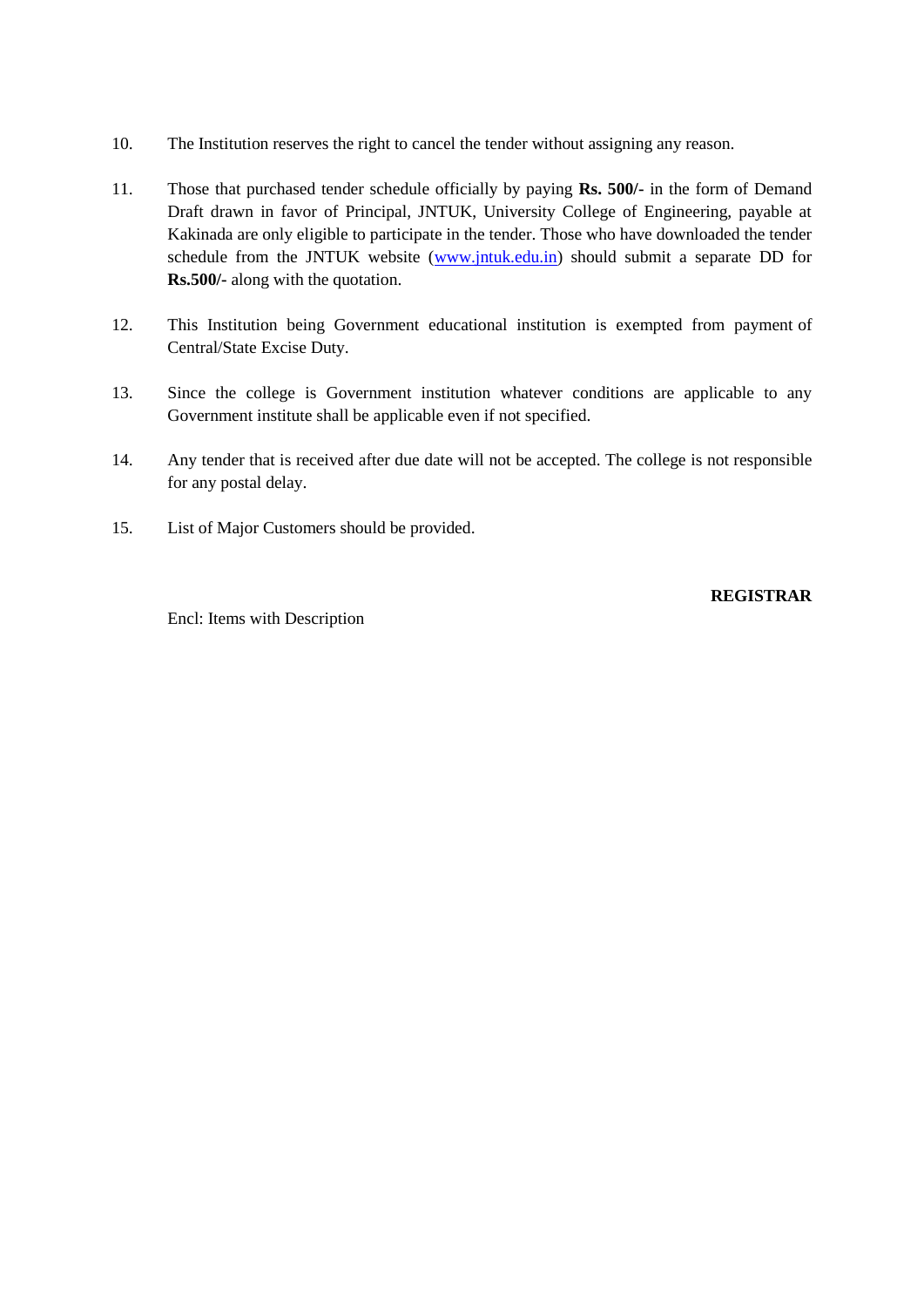Specifications of

# **Furniture for SDC Lab**

**(T&O Lab, PDV Lab, Automation Lab, Mechatronics Lab, Electrical Lab & AM Lab)**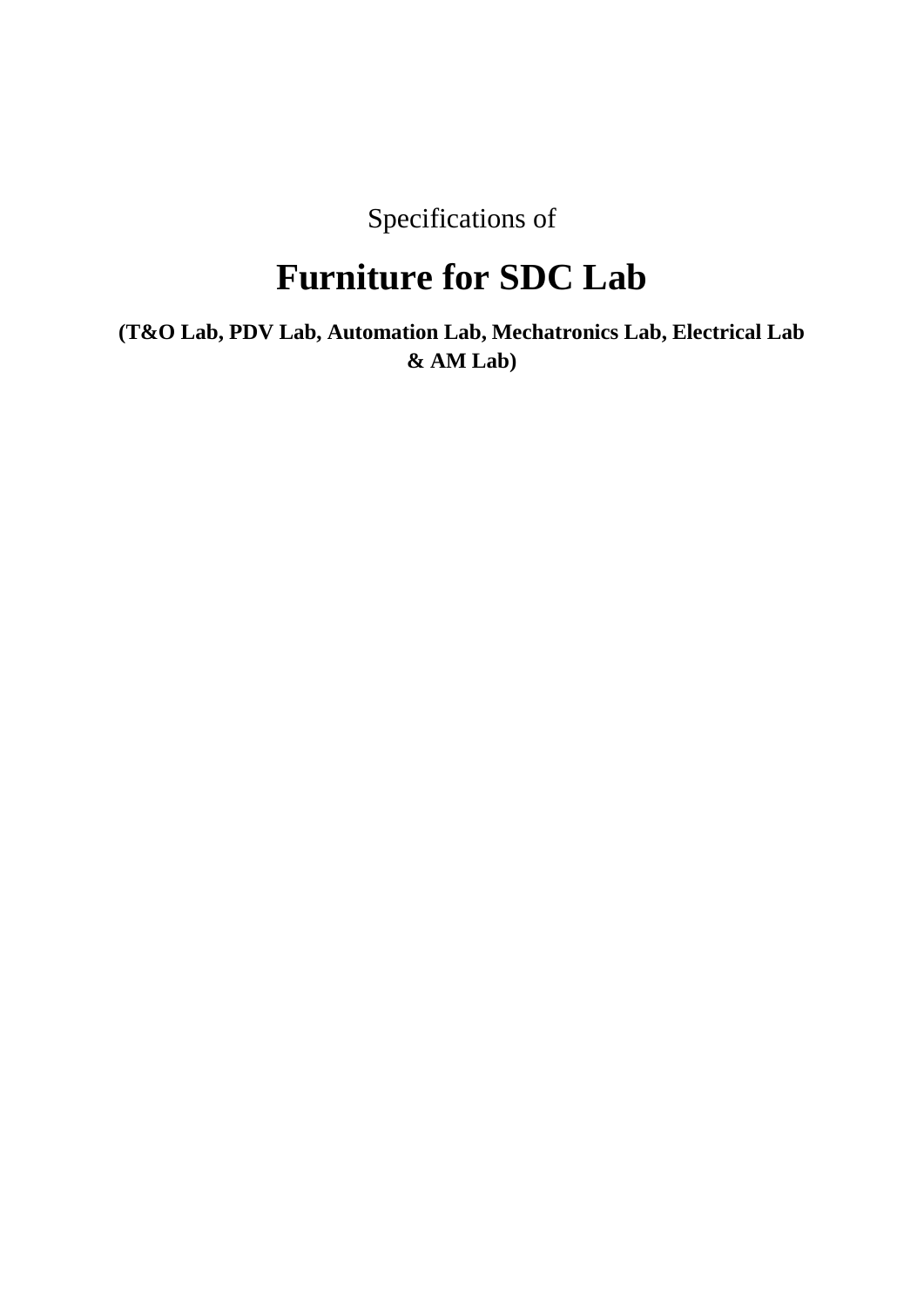The following is the list of items required:

| S.No | Item                           | <b>Quantity</b> |
|------|--------------------------------|-----------------|
|      | <b>Standard Computer Table</b> | 60              |
|      | Computer Chair                 |                 |
|      | <b>Executive Table</b>         |                 |
|      | Table with front covering      | 18              |
|      | Table without front covering   |                 |

The detailed specifications are as follows:

## **1) Standard Computer Table:**

Specification: 18mm melamine table top with 4 sides 2mm PVC edging, the rest 15mm PU paper lamination



**Material: Top 18 mm Melamine laminated Particle Board & rest 15 mm Paper laminated Particle board**

**Hardware: screw, KD Fittings, Castors**

**Construction: Knock down** 

**Load Bearing Capacity: 30 Kgs.**

**Packets: 1 No.** 

 **Finish: Melamine laminated Top & rest Paper lamination (Colour : Honey or Cherry)**

**Dimensions: W 600 X D 450 X H 750**

**1) detailed specifications i.e. type of material, type of lamination, thickness of paper lamination used,**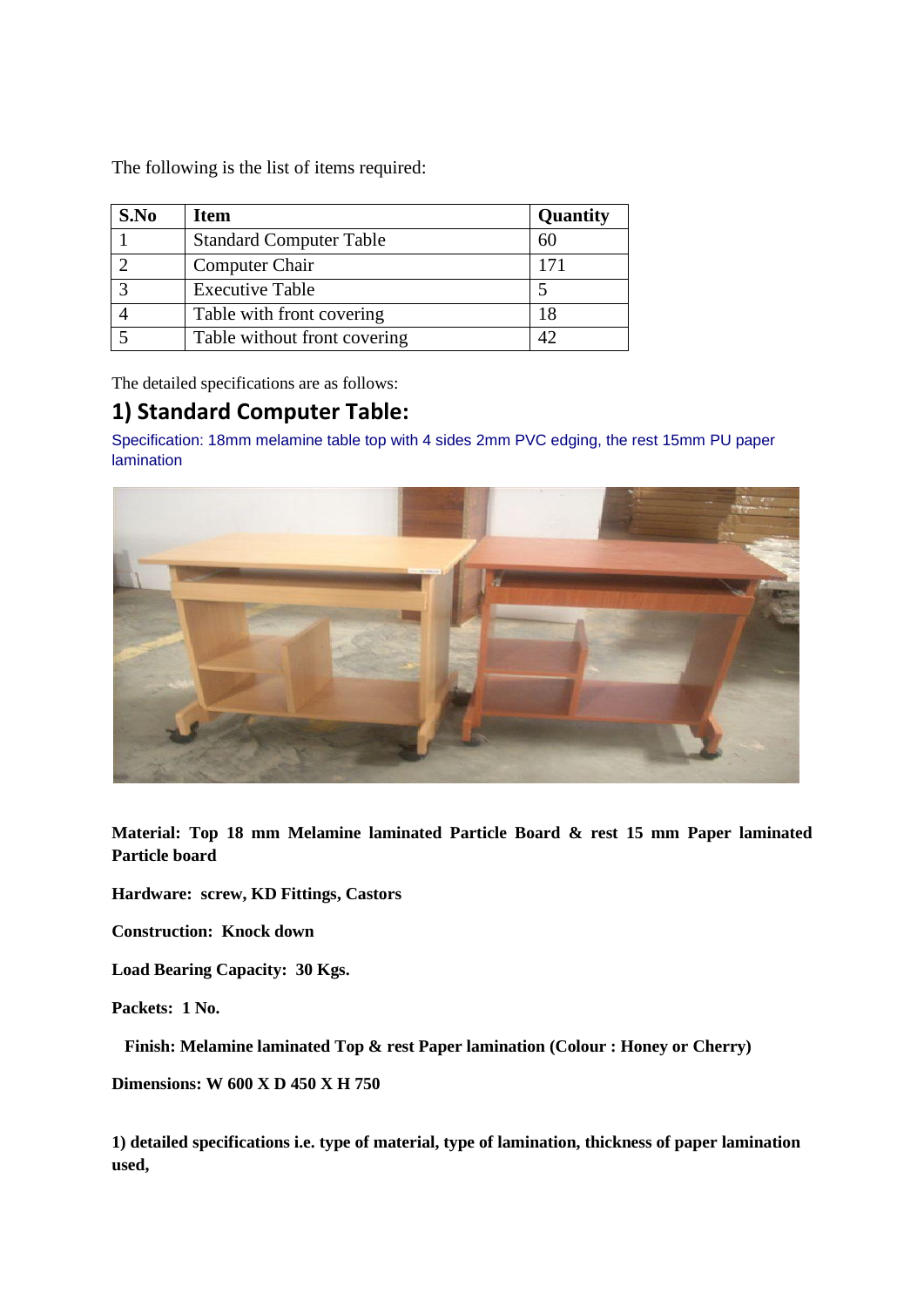**Top 18mm melamine face chipboard, others 15mm chipboard laminated with decorative paper** 

**2) castor size, how many lockable and how many unlockable etc.**

 **Castor size: 40mm x 45mm, 2 lockable, 2 unlockable** 

**3) line drawing**

 **See figure**

**4) carton dimensions, no. of cartons Carton dimension: 706 x 523 x 101mm, 1 pc/ctn**

**5) gross and net weight of all cartons**

 **G.W.: 17kgs, N.W. 16kgs**

**Make: Godrej**

#### **2) COMPUTER CHAIR:**



PCH-5D02RX

THESE DIMENSIONS ARE PRODUCT OUT TO OUT DIMENSIONS & VARIATIONS WITHIN ±1.0 CM. ARE NORMAL

**1) SEAT/BACK ASSEMBLY:** The seat and back are made up of  $1.2 \pm 0.1$ cm thick hot pressed plywood measured as per QA method described in OCP-QLTA-P14-18 and upholstered with fabric(preferably blue color) and moulded Polyurethane foam with PVC lipping all around. The back foam is designed with contoured lumbar support for extra comfort.

\*PCH-5D02( MID BACK) SIZE: 41.0cm(W) X 46.0cm (H)

\*PCH-5D02 SEAT ISZE: 43.0cm(W) X 41.0cm (D)

**2) HIGH RESILIENCE (HR) POLYURETHANE FOAM:** The HR Polyurethane foam is moulded with density =  $45 \pm 2$ kgs /m<sup>3</sup> and Hardness load 16 $\pm 2$  kgf as per IS:7888 for 25% compression.

**3) ARMRESTS (for PCH -5D02R/5D13R):** The armset is meade of black integral skin polyurathane with 50-70 Shore A hardness and reinforced with MS insert. The P.U. armrest is fixed to black powder coated (DFT 40-60 microns) armrest bracket made of  $0.5 \pm 0.05$  thk HR steel.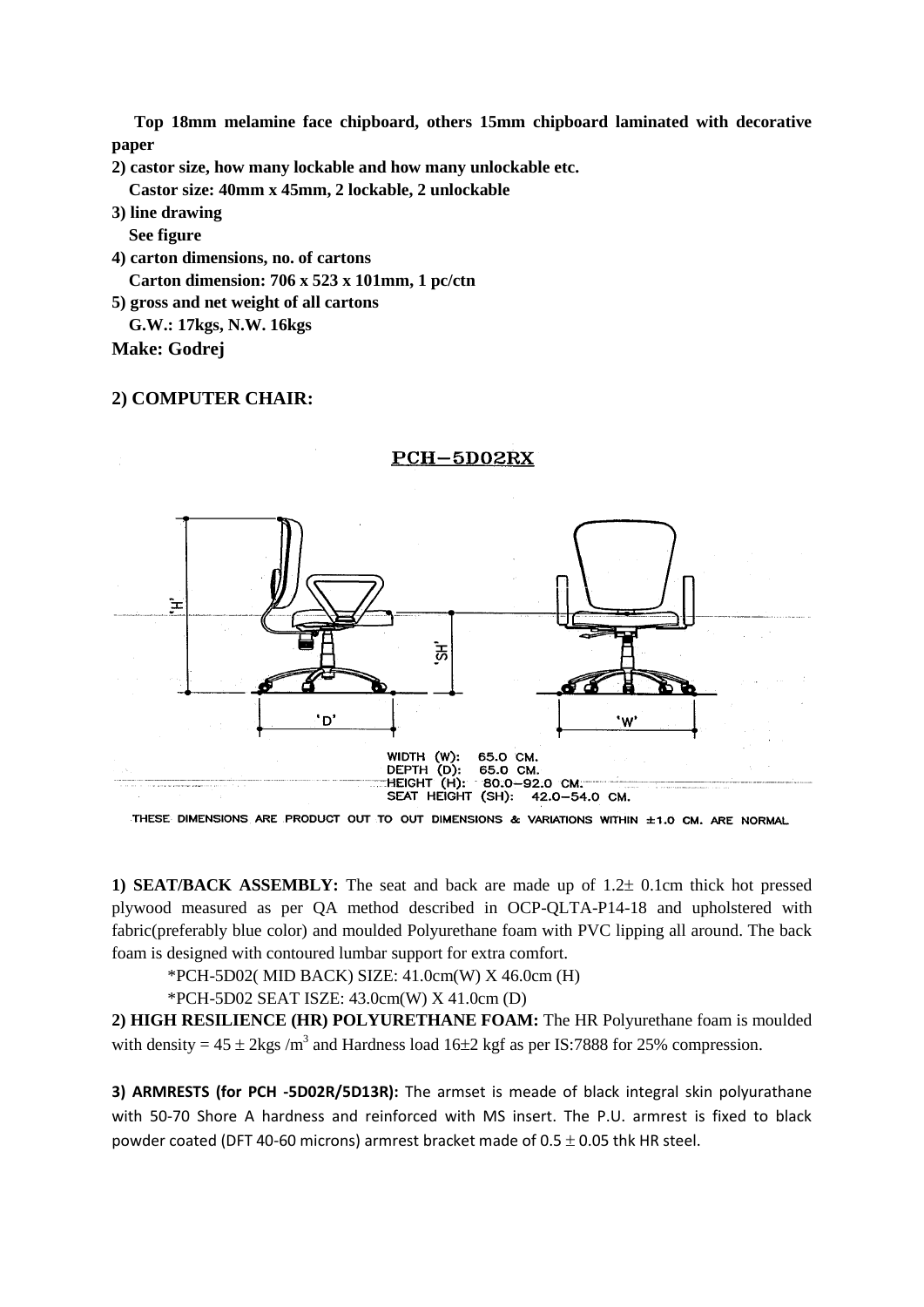**4) PNEUMATIC HEIGHT ADJUSTMENT( For PCH-5D02):** The pneumatic height adjustment has an adjustment stroke of  $12.0 \pm 0.3$ cm.

**4A) PERMANENT CONTACT MECHANISM (for PCH-5D02):** The permanent contact mechanism is designed with the following features:

 $360^\circ$  revilving type.  $14^{\circ} \pm 2^{\circ}$  maximum back-tilt only. Upright position locking Tilt tension adjustment

**5) TELESCOPIC BELOW ASSEMBLY (For PCH-5D02):** The below 3 piece telescopic type and injection moulded in black Polypropylene.

**6) PEDESTAL ASSEMBLY (For PCH-5D02):** The pedestal is fabricated from  $0.2 \pm 0.02$ cm thick HR sheet ( IS: DD 1079/ HR), powder coated (DFT 40-60 microns) and fitted with an injection moulded black Polypropylene hub cap and 5 nos. twin wheel castors. The pedestal is 55±0.5 cm pitch-center dia. (65.0  $\pm$ 1.0cm with castors).

7) TWIN WHEEL CASTORS: The twin wheel castors are injectionmoulded in Black Nylon.

#### **Make: Godrej**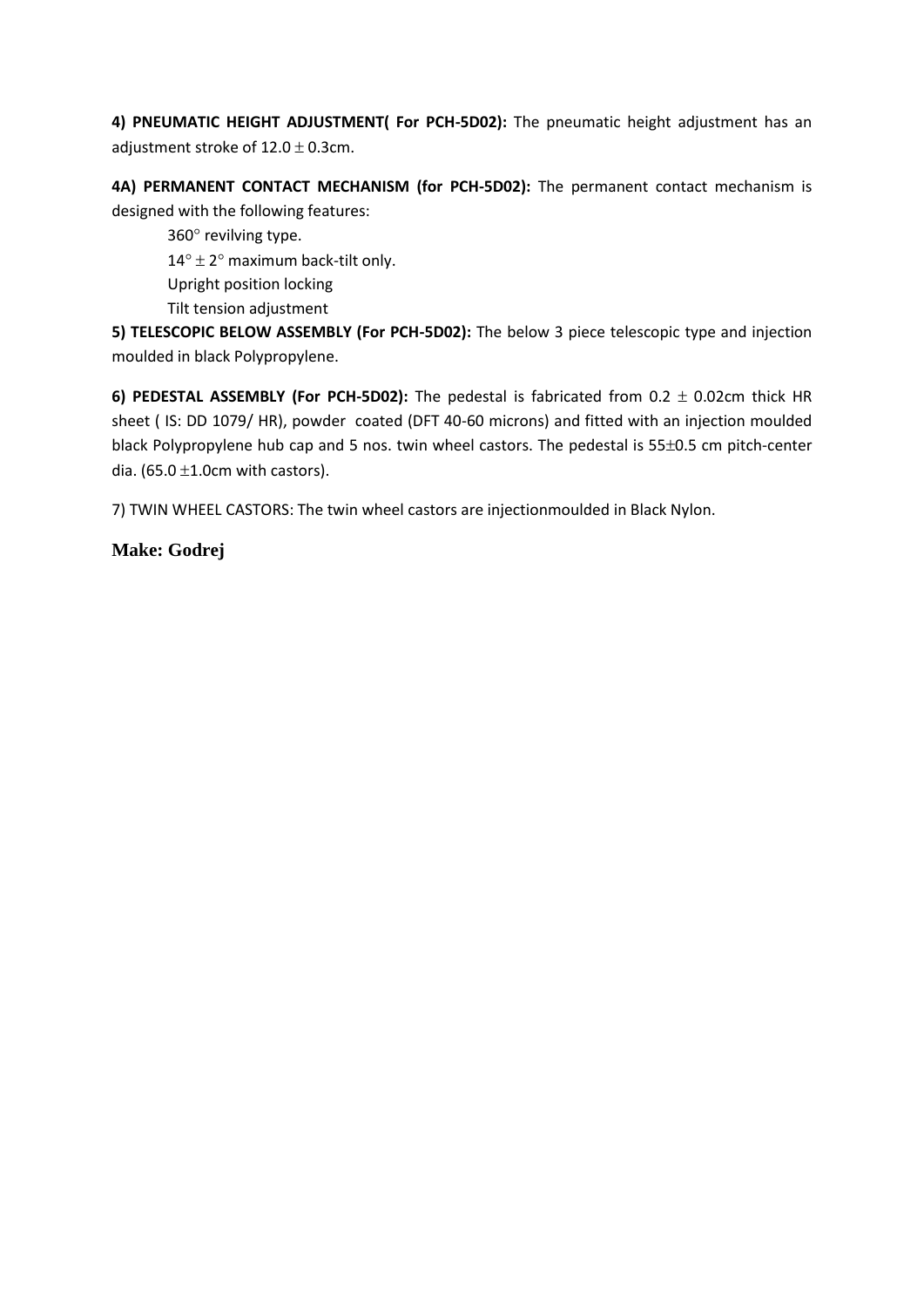## 3) EXECUTIVE TABLE:



Make: Godrej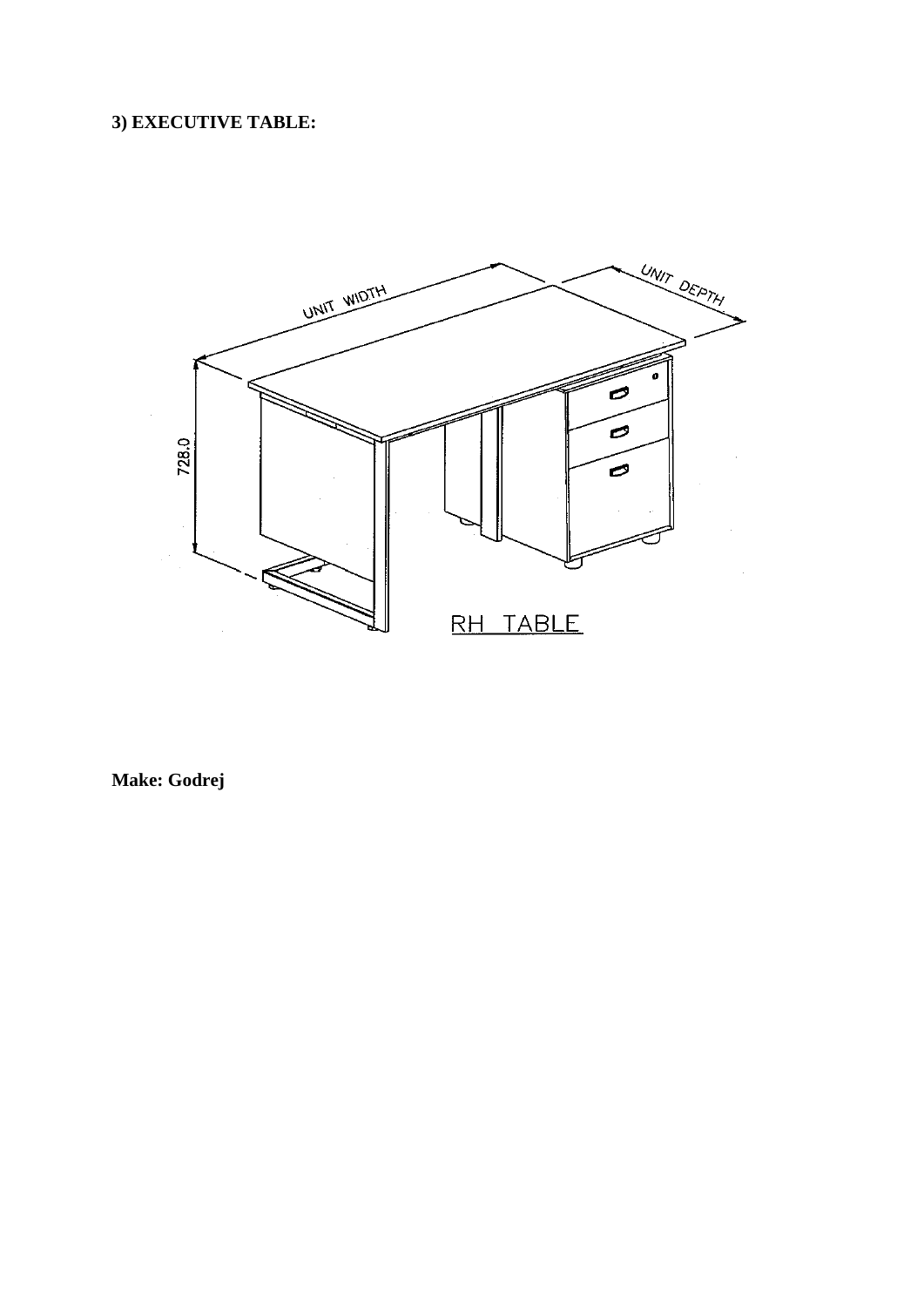| Component           |                         |                                                                                                                                                    | Specification                                                                                                                                                            |  |
|---------------------|-------------------------|----------------------------------------------------------------------------------------------------------------------------------------------------|--------------------------------------------------------------------------------------------------------------------------------------------------------------------------|--|
| Top                 | Worksurface             |                                                                                                                                                    | 18mm thk. Pre Laminated Particle board (PLB) All work surface edges<br>are duly sealed with 2mm thick PVC Edgebanding.                                                   |  |
| Understructure      | Modesty Panel           |                                                                                                                                                    | 18mm thk. Pre Laminated Particle board (PLB) All work surface edges<br>are duly sealed with 2mm thick PVC Edgebanding.<br>Only offered in sizes 1500 and 1650 wide desk. |  |
|                     | Rectangular Frame       | Fabricated component in 1.2mm thick CRCA 'D' Grade as per IS:513.<br>Finish: Epoxy Polyester Powder coated to thickness of 50 micron $(\pm 10)$    |                                                                                                                                                                          |  |
|                     | Leg                     | Fabricated component in 38mmx25mmx1.2mm thick MS ERW Tube (IS:7138),<br>Finish: Epoxy Polyester Powder coated to thickness of 50 micron $(\pm 10)$ |                                                                                                                                                                          |  |
|                     | CPU Modesty             | 0.8mm thick 'D' Grade as per IS:513.<br>Finish: Epoxy Polyester Powder coated to thickness of 50 micron $(\pm 10)$                                 |                                                                                                                                                                          |  |
|                     | Leveler glide for Leg   | Nylon 6 & MS Bolt                                                                                                                                  |                                                                                                                                                                          |  |
| Wire–<br>Management | Horizontal Wire Carrier | 0.7mm thick CRCA 'D' Grade as per IS:513.<br>Finish: Epoxy Polyester Powder coated to thickness of 50 micron $(\pm 10)$                            |                                                                                                                                                                          |  |
|                     | Vertical Wire Carrier   | 0.8mm thick CRCA 'D' Grade as per IS:513.<br>Finish: Epoxy Polyester Powder coated to thickness of 50 micron (±10)                                 |                                                                                                                                                                          |  |
| Storage             | Pedestal                | Drawer<br>Configuration/<br>Product size/<br>Styling                                                                                               | Box-Box-File : $355.5(w) \times 559(d) \times 670\frac{1}{10}(h)$<br>Enclosing<br>٠<br>$#$ -Including Leveler.                                                           |  |
|                     |                         | Construction &<br>Moterial                                                                                                                         | • Welded Assembled<br>Shell -0.6mm Thk CRCA as per IS-513.<br>0<br>Drawer Tray & back- 0.5mm Thk. CRCA as per IS-513<br>Drawer Front- 0.6mm 14k. CRCA as per IS-513<br>٠ |  |
|                     |                         | Locking                                                                                                                                            | Cam Lock.<br>0                                                                                                                                                           |  |
|                     |                         | Leveler                                                                                                                                            | Plastic M8 leveler mounted below Body Shell.                                                                                                                             |  |
|                     |                         | Handle                                                                                                                                             | Injection moulded Polypropylene                                                                                                                                          |  |
|                     |                         | <b>Finish</b>                                                                                                                                      | Epoxy Polyester Powd . Coated to the thickness<br>of 50 microns $(\pm 10)$                                                                                               |  |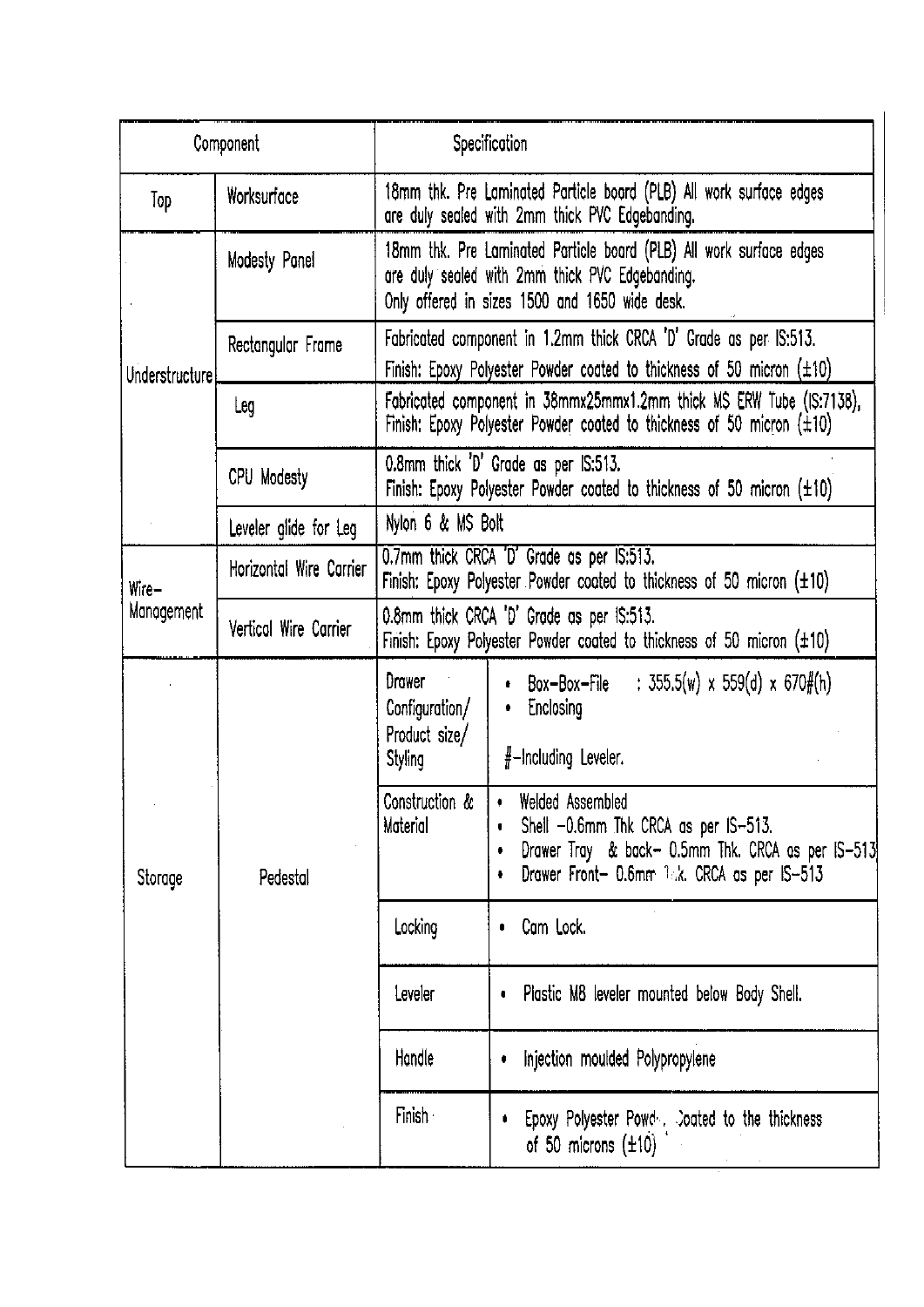#### **4) TABLE WITH FRONT COVERING:**

Desk with one drawer & HDU attachment Size 1350 x 750 x 750 mm



**Material** Prelaminated Particle Board with 18mm thick table top and 15mm thick understructure covered with PVC Lipping.

**Locking** Locking facility should be available for top draswer/s only. Attractive colour handles for all drawers.

**Colour** Preferably Beech colour (see picture attached)

**Make: Godrej**

#### **5) TABLE WITHOUT FRONT COVERING:**

**Model:**